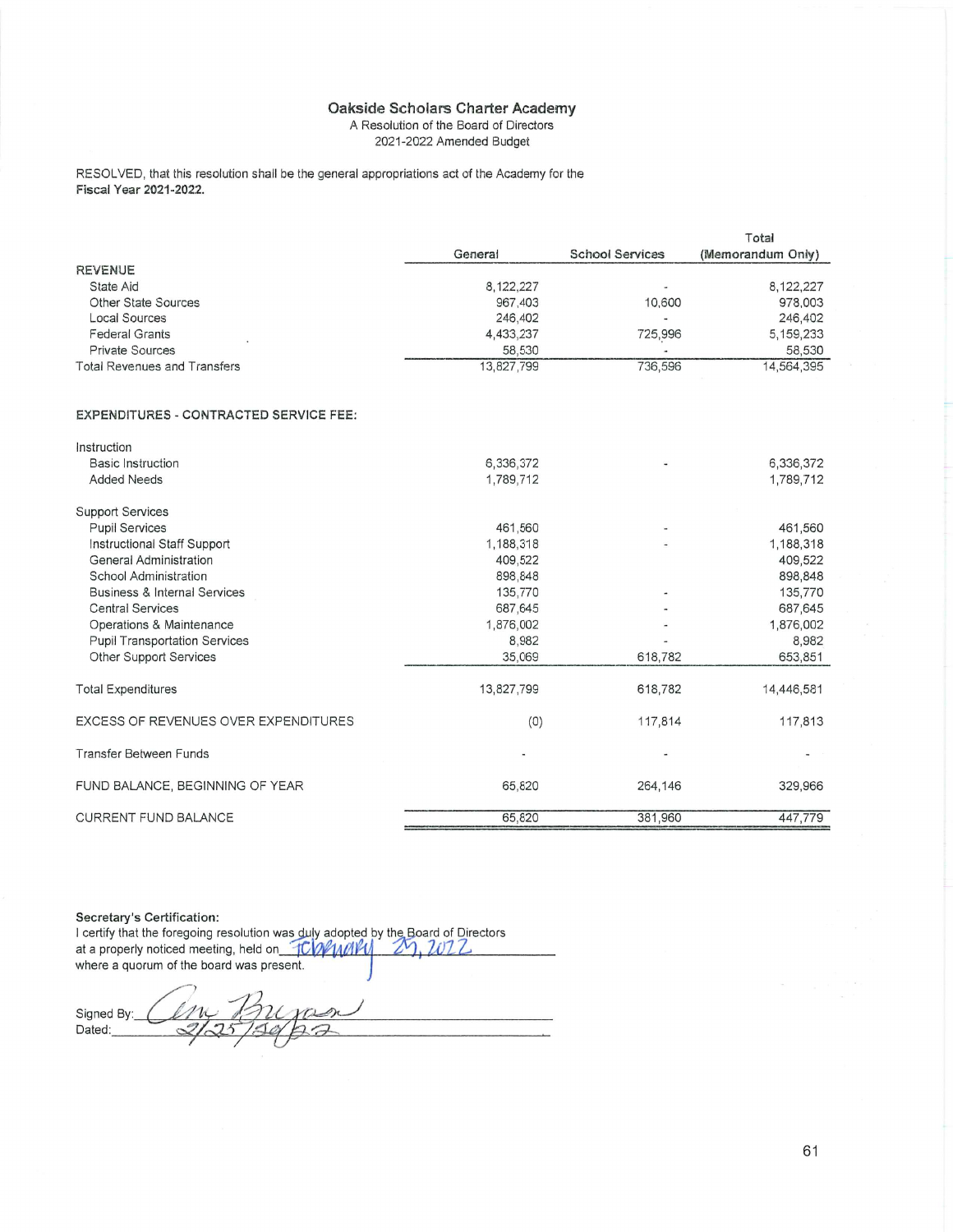## **Oakside Scholars Charter Academy**

2021-2022 Amended Budget Detail

|                                                        | 2021-2022  |
|--------------------------------------------------------|------------|
|                                                        | Amended    |
| <b>General Fund</b>                                    |            |
| <b>REVENUE</b>                                         |            |
| State Aid                                              | 8,122,227  |
| <b>Revenue from State Sources</b>                      | 967,403    |
| <b>Revenue from Local Sources</b>                      | 246,402    |
| Restricted-Federal 'Pass thru' Grants - Title I        | 468,135    |
| Restricted-Federal 'Pass thru' Grants - Title II       | 94,650     |
| Restricted-Federal 'Pass thru' Grants - Title IV       | 51,845     |
| Restricted-Federal 'Pass thru' Grants - Charter School | 369,790    |
| Restricted-Federal 'Pass thru' Grants - IDFA           | 178,460    |
| Restricted-Federal 'Pass thru' Grants - CRF            | 36,850     |
| Restricted-Federal 'Pass thru' Grants - GEER           | 57,200     |
| Restricted-Federal 'Pass thru' Grants - ESSER          | 3,176,307  |
| <b>Revenue from Private Sources</b>                    | 40,000     |
| Revenue from Pupil Activities                          | 18,530     |
| <b>Total Revenue &amp; Other Transactions</b>          | 13,827,799 |
|                                                        |            |
| <b>EXPENDITURES</b>                                    |            |
| <b>Basic Instruction</b>                               |            |
| Salaries, Taxes, & Benefits                            | 5,263,775  |
| Local Meetings                                         | 10,757     |
| Printing and Binding                                   | 44,104     |
| <b>Teaching Supplies</b>                               | 679,269    |
| <b>Textbooks</b>                                       | 90,266     |
| Software & Equipment                                   | 1,275      |
| <b>Equipment Lease</b>                                 | 86,781     |
| Dues/Memberships                                       | 4,080      |
| Field trips                                            | 16,821     |
| <b>Contracted Services</b>                             | 83,485     |
| <b>Employment Expenses</b>                             | 2,160      |
| Finger Printing & Background Checks                    | 3,600      |
| <b>Board Funds</b>                                     | 50,000     |
| <b>Total - Basic Instruction</b>                       | 6,336,372  |
|                                                        |            |
| <b>Added Needs</b>                                     |            |
| <b>Compensatory Education</b>                          |            |
| Salaries, Taxes, & Benefits                            | 956,298    |
| <b>Teaching Supplies</b>                               | 97,294     |
| <b>Subtotal - Compensatory Education</b>               | 1,053,592  |
|                                                        |            |
| <b>Special Education</b>                               |            |
| Salaries, Taxes, & Benefits                            | 542,364    |
| <b>Instructional Services</b>                          | 62,811     |
| Local Meetings                                         | 375        |
| <b>Workshops and Conferences</b>                       | 1,116      |
| <b>Teaching Supplies</b>                               | 2,380      |
| Software & Equipment                                   | 770        |
| Transportation                                         | 66,960     |
| <b>Indirect Costs</b>                                  | 59,344     |
| <b>Subtotal - Special Education</b>                    | 736,120    |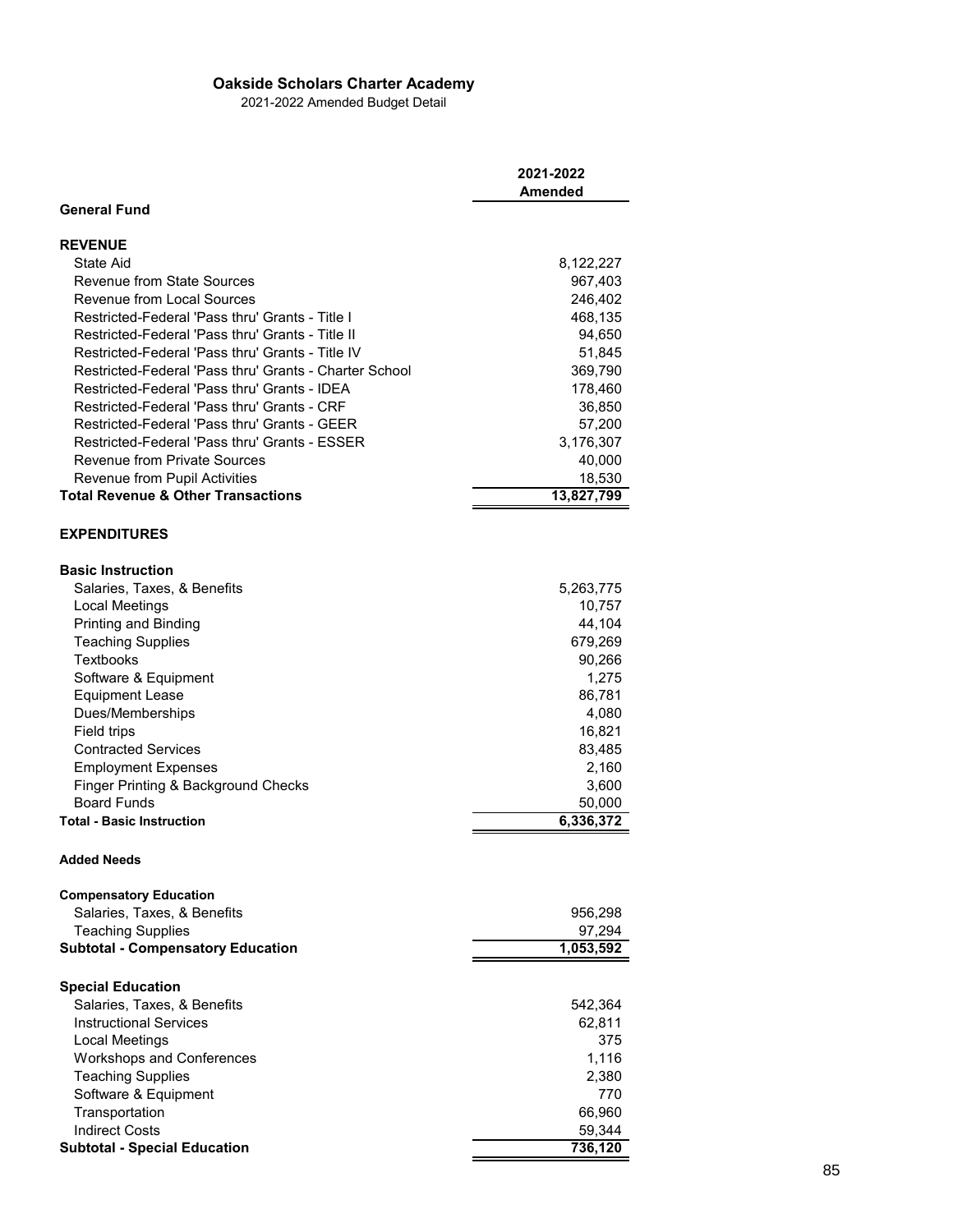| <b>Total - Added Needs</b>                                  | 1,789,712          |
|-------------------------------------------------------------|--------------------|
| <b>Pupil Services</b>                                       |                    |
| <b>Occupational Therapist Services</b>                      | 92,782             |
| <b>Psychological Services</b>                               | 68,241             |
| Speech Pathology                                            | 134,953            |
| <b>Social Work Services</b>                                 | 165,584            |
| <b>Total - Pupil Services</b>                               | 461,560            |
|                                                             |                    |
| <b>Instructional Staff Support</b>                          |                    |
| Salaries, Taxes, & Benefits                                 | 507,801            |
| <b>Workshops and Conferences</b>                            | 6,265              |
| Improvement of Instruction<br>Professional Development      | 292,010<br>205,746 |
| <b>Library Books</b>                                        | 8,700              |
| Library                                                     | 450                |
| Technology                                                  | 115,544            |
| <b>Special Education</b>                                    | 31,360             |
| <b>Recess Aides</b>                                         | 20,441             |
| <b>Total - Instructional Staff Support</b>                  | 1,188,318          |
| <b>General Administration</b>                               |                    |
|                                                             |                    |
| <b>Board of Education</b>                                   |                    |
| Board of Education Administration                           | 72,057             |
| Legal Fees                                                  | 7,250              |
| Audit                                                       | 11,000             |
| Travel & Expense Staff<br>Insurance                         | 500<br>12,000      |
| <b>Subtotal - Board of Education</b>                        | 102,807            |
|                                                             |                    |
| <b>Executive Administration</b>                             |                    |
| Executive Administration                                    | 88,018             |
| Oversight Fee<br><b>Subtotal - Executive Administration</b> | 218,697<br>306,715 |
|                                                             |                    |
| <b>Total - General Administration</b>                       | 409,522            |
| <b>School Administration</b>                                |                    |
| <b>Office of the Principal</b>                              |                    |
| Salaries, Taxes, & Benefits                                 | 325,635            |
| Local Meetings                                              | 9,275              |
| Workshops and Conferences                                   | 6,309              |
| Mailing                                                     | 8,357              |
| Printing & Binding                                          | 2,700              |
| <b>Office Supplies</b>                                      | 9,285              |
| Dues/Memberships                                            | 3,500              |
| Advertising                                                 | 89,275             |
| <b>Contracted Services</b><br><b>Bank Charges</b>           | 2,060<br>640       |
| <b>Indirect Costs</b>                                       | 148,045            |
| Subtotal - Office of the Principal                          | 605,081            |
|                                                             |                    |
| <b>Other School Administration</b>                          |                    |
| Admissions & Other Administrative Support                   | 230,750            |
| Salaries, Taxes, & Benefits                                 | 50,944             |
| <b>Local Meetings</b>                                       |                    |
|                                                             | 1,000              |
| <b>Workshops and Conferences</b><br>Mailing                 | 741<br>8,332       |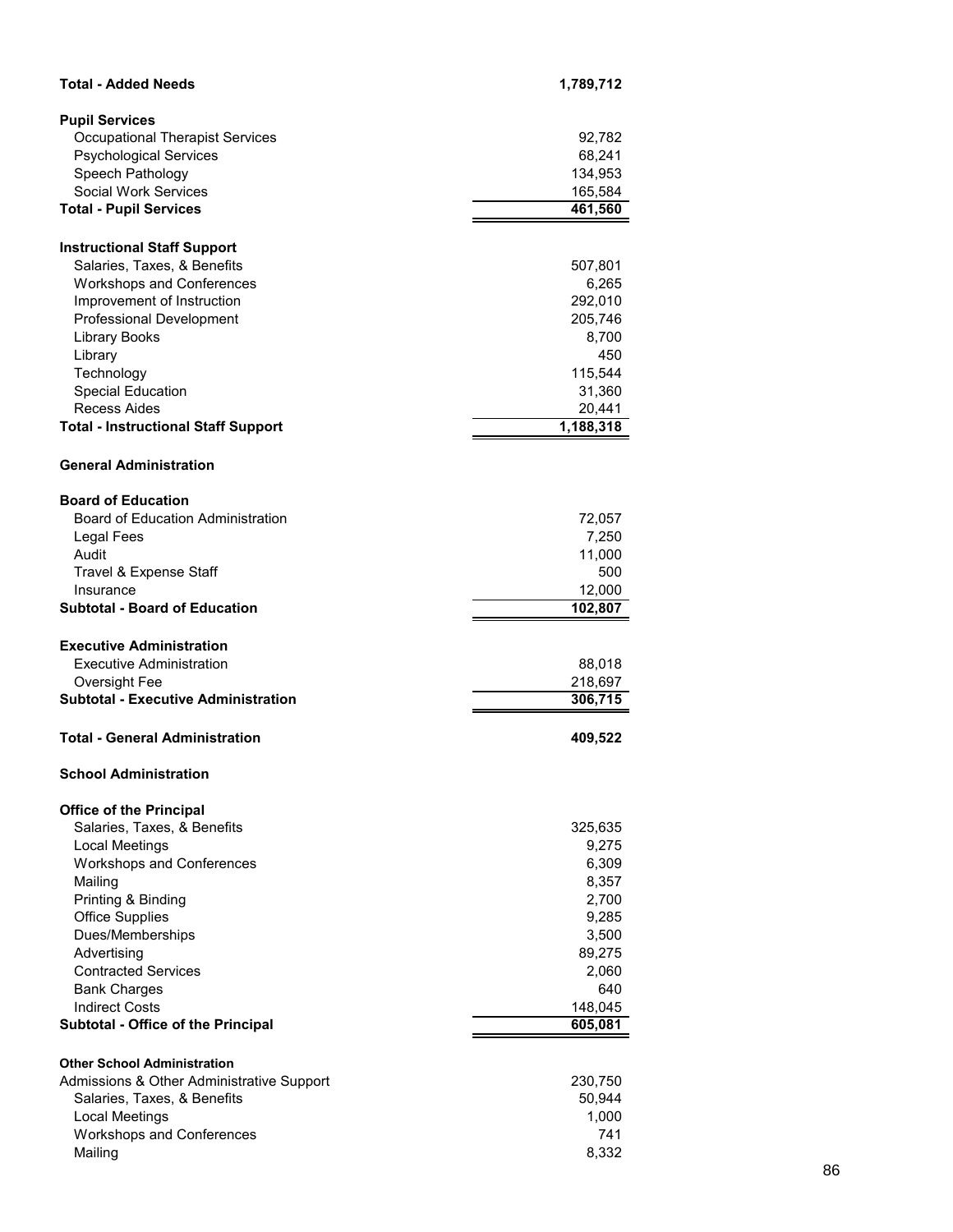| Printing & Binding<br><b>Subtotal - Other School Administration</b>                     | 2,000<br>293,767 |
|-----------------------------------------------------------------------------------------|------------------|
| <b>Total - School Administration</b>                                                    | 898,848          |
| <b>Business &amp; Internal Services</b>                                                 |                  |
| <b>Fiscal Services</b>                                                                  | 130,754          |
| Internal Distribution Services                                                          | 5,016            |
| <b>Total - Business &amp; Internal Services</b>                                         | 135,770          |
| <b>Central Services</b>                                                                 |                  |
| <b>Information Services</b>                                                             | 54,740           |
| <b>Staff/Personnel Services</b>                                                         | 316,340          |
| <b>Data Processing Services</b>                                                         | 243,962          |
| <b>Other Central Services</b>                                                           | 72,603           |
| <b>Total - Central Services</b>                                                         | 687,645          |
| <b>Operations &amp; Maintenance</b>                                                     |                  |
| <b>Internal Building Services</b>                                                       | 36,328           |
| Telephone                                                                               | 2,715            |
| Heat                                                                                    | 22,007           |
| Electric                                                                                | 87,275           |
| Sewer                                                                                   | 3,600            |
| Waste & Trash Disposal<br><b>Building Maintenance &amp; Repair</b>                      | 8,800<br>381,293 |
| Equipment Maintenance & Repair                                                          | 8,851            |
| Lease of Building                                                                       | 755,360          |
| Lease of Equipment                                                                      | 11,622           |
| Supplies                                                                                | 9,445            |
| <b>Equipment Purchases</b>                                                              | 483,829          |
| Liability Insurance                                                                     | 1,900            |
| <b>Property Taxes</b>                                                                   | 25,396           |
| Property Insurance                                                                      | 15,200           |
| Safety & Security                                                                       | 22,382           |
| <b>Total - Operations &amp; Maintenance</b>                                             | 1,876,002        |
| <b>Pupil Transportation Services</b>                                                    |                  |
| <b>Contracted Transportation</b>                                                        | 8,982            |
| <b>Total - Pupil Transportation Services</b>                                            | 8,982            |
| <b>Other Support Services</b>                                                           |                  |
| <b>Pupil Activities</b>                                                                 |                  |
| Salaries, Taxes, & Benefits                                                             | 10,394           |
| <b>Contracted Services</b>                                                              |                  |
| Supplies                                                                                | 24,675           |
| <b>Total - Pupil Activities</b>                                                         | 35,069           |
| Outgoing Transfer to School Service Fund                                                |                  |
| Total Expenditures & Other Transactions                                                 | 13,827,799       |
| <b>Revenues and Other Financing Sources Over</b><br>(Under) Expenditures and Other Uses | (0)              |
| Beginning Fund Balance (7/1)                                                            | 65,820           |
| <b>Ending Fund Balance</b>                                                              | 65,820           |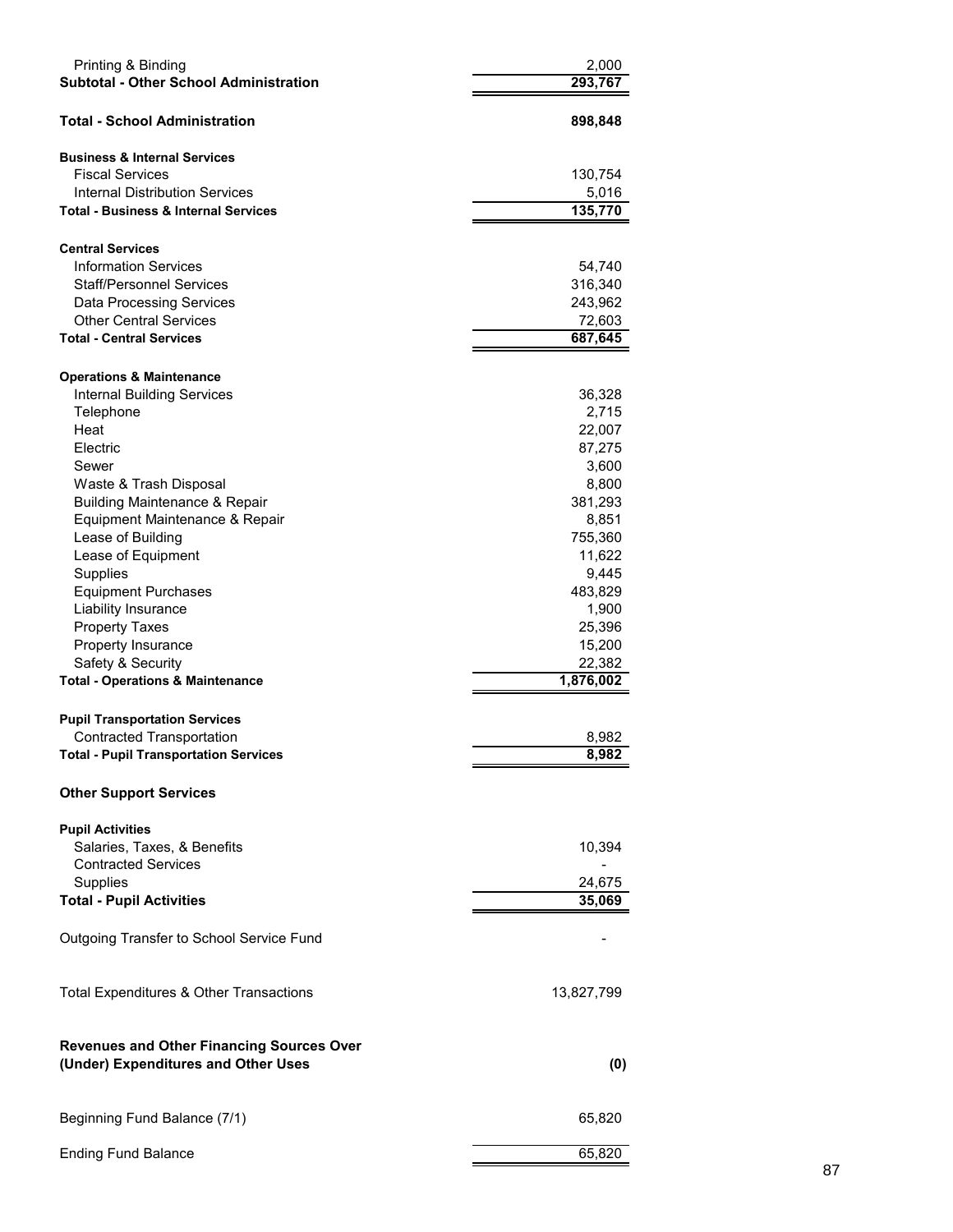| <b>School Service Fund</b>                                                                                                                                     |                             |
|----------------------------------------------------------------------------------------------------------------------------------------------------------------|-----------------------------|
| Department of Agriculture                                                                                                                                      | 510,063                     |
| Department of Agriculture - Breakfast                                                                                                                          | 185,533                     |
| Department of Agriculture - Fruit/Veg                                                                                                                          |                             |
| Commodities                                                                                                                                                    | 30,400                      |
| <b>Other USDA Grants</b>                                                                                                                                       |                             |
| <b>Total Food Service Revenue</b>                                                                                                                              | 736,596                     |
| Transfer In from General Fund                                                                                                                                  |                             |
| <b>Total Revenue and Incoming Transfers</b>                                                                                                                    | 736,596                     |
| <b>EXPENDITURES</b><br><b>Food Services</b><br>Supplies, Materials including Commodities expense<br>Salaries & Wages<br><b>Total Food Service Expenditures</b> | 609,866<br>8,916<br>618,782 |
| <b>Revenues and Other Financing Sources Over</b>                                                                                                               |                             |
| (Under) Expenditures and Other Uses                                                                                                                            | 117,814                     |
| Beginning Fund Balance (7/1)                                                                                                                                   | 264,146                     |
| <b>Ending Food Service Fund Balance</b>                                                                                                                        | 381,960                     |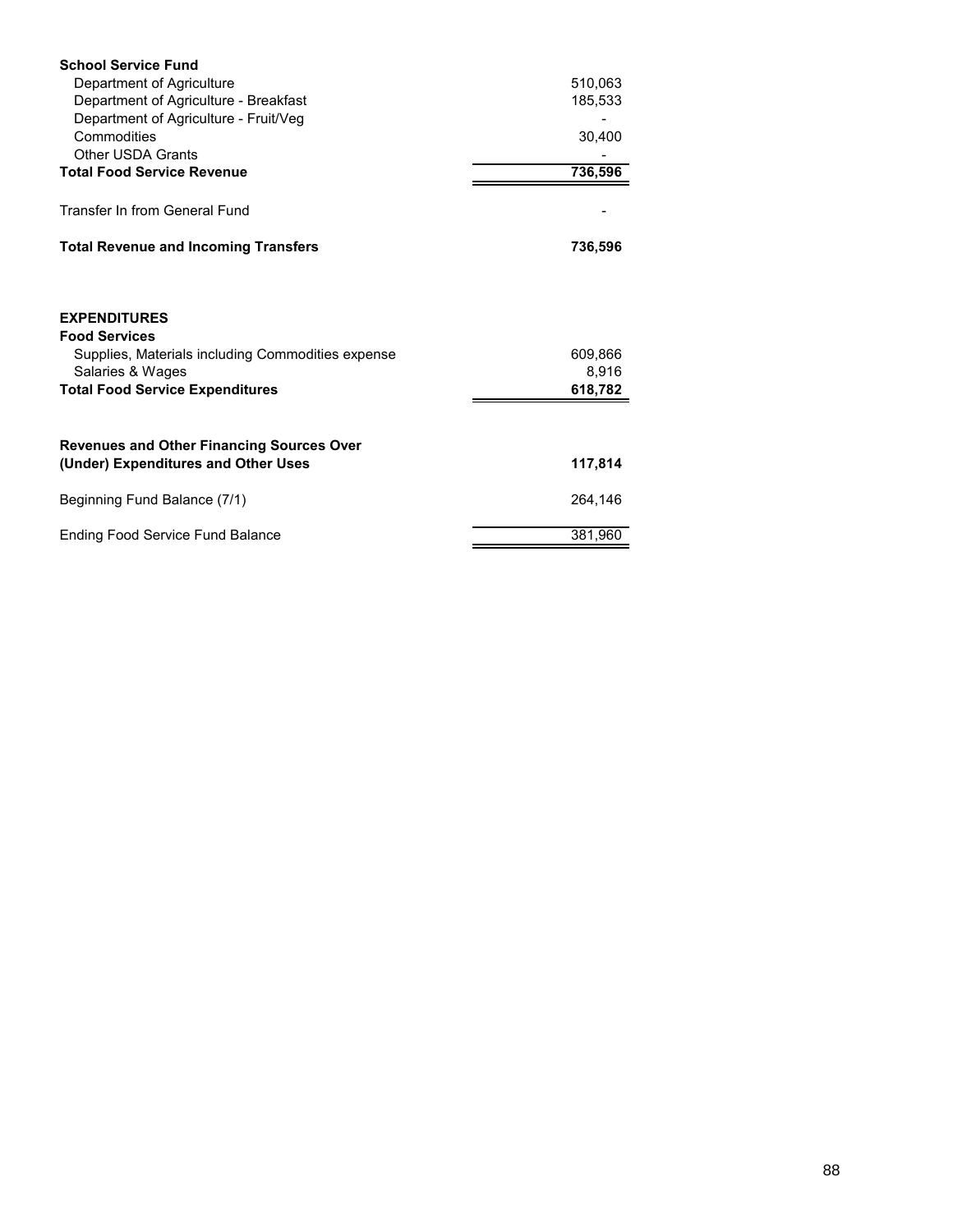### **Oakside Scholars Charter Academy**

2021-22 Initial Budget Comparison to 2021-22 Amended Budget

|                                     | 2021-22<br><b>Initial Budget</b><br>Proposal | 2021-22<br><b>Amended Budget</b><br><b>Proposal</b> | Change    |
|-------------------------------------|----------------------------------------------|-----------------------------------------------------|-----------|
| <b>REVENUE</b>                      |                                              |                                                     |           |
| State Aid                           | 7.610.515                                    | 8.122.227                                           | 511,712   |
| Other State Sources                 | 870.716                                      | 978,003                                             | 107,287   |
| Local Sources                       | 291,070                                      | 246.402                                             | (44, 668) |
| <b>Federal Grants</b>               | 3,054,015                                    | 5,159,233                                           | 2,105,217 |
| <b>Private Sources</b>              | 74.000                                       | 58,530                                              | (15, 470) |
| <b>Total Revenues and Transfers</b> | 11,900,316                                   | 14,564,395                                          | 2,664,078 |

#### **EXPENDITURES - CONTRACTED SERVICE FEE:**

| Instruction                                 |            |            |           |
|---------------------------------------------|------------|------------|-----------|
| <b>Basic Instruction</b>                    | 4,317,901  | 6,336,372  | 2,018,471 |
| <b>Added Needs</b>                          | 1,696,832  | 1,789,712  | 92,880    |
| <b>Support Services</b>                     |            |            |           |
| <b>Pupil Services</b>                       | 400,568    | 461,560    | 60,992    |
| Instructional Staff Support                 | 1,027,140  | 1,188,318  | 161,178   |
| <b>General Administration</b>               | 408,337    | 409,522    | 1,185     |
| <b>School Administration</b>                | 691,862    | 898,848    | 206,986   |
| <b>Business &amp; Internal Services</b>     | 142,026    | 135,770    | (6, 256)  |
| <b>Central Services</b>                     | 646,386    | 687,645    | 41,258    |
| Operations & Maintenance                    | 1,879,559  | 1,876,002  | (3, 557)  |
| <b>Pupil Transportation Services</b>        | 8,631      | 8,982      | 351       |
| <b>Other Support Services</b>               | 620,976    | 653,851    | 32,875    |
| <b>Total Expenditures</b>                   | 11,840,218 | 14,446,581 | 2,606,363 |
| <b>EXCESS OF REVENUES OVER EXPENDITURES</b> | 60,098     | 117,813    | 57,715    |
| <b>Transfer Between Funds</b>               |            |            |           |
| FUND BALANCE, BEGINNING OF YEAR             | 312,851    | 329,966    | 17,115    |
| <b>CURRENT FUND BALANCE</b>                 | 372,949    | 447,779    | 74,830    |